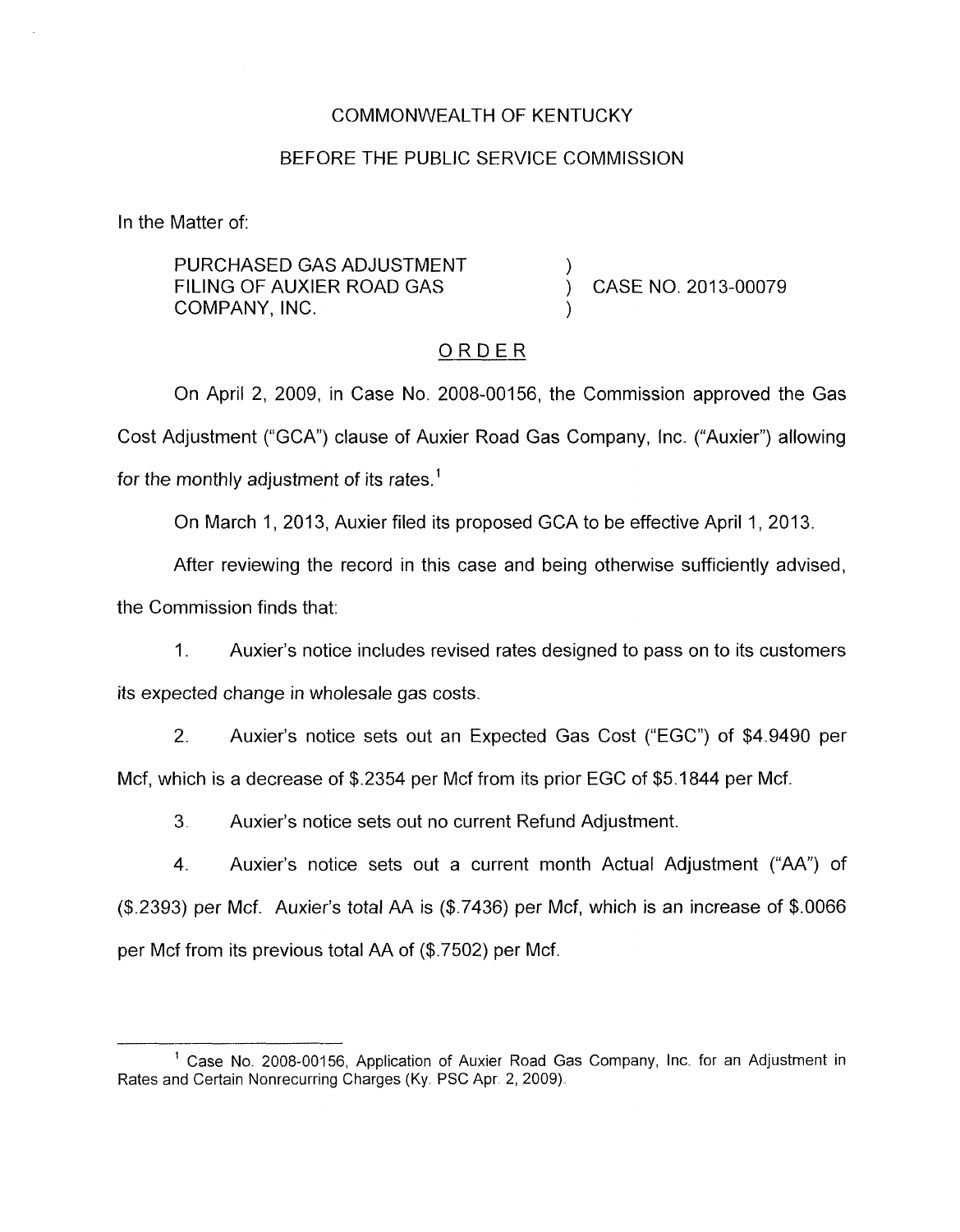*5.* Auxier's notice sets out no current month Balance Adjustment ("BA"). A current BA in the amount of (\$.0008) per Mcf is required to reconcile net over-recoveries resulting from an expired AA. Auxier's total BA of (\$.0571) per Mcf represents an increase of \$.0031 per Mcf from the previous total BA of (\$.0602) per Mcf.

6" Auxier's Gas Cost Recovery rate is \$4.1483 per Mcf, which is a decrease of \$.2257 per Mcf from its previous rate of \$4.3740 per Mcf.

7. The rates in the Appendix to this Order are fair, just and reasonable, and should be approved for billing for service rendered by Auxier on and after April 1, 2013.

IT IS THEREFORE ORDERED that:

1. The rates proposed by Auxier are denied.

2. The rates in the Appendix, attached hereto and incorporated herein, are approved for billing for service rendered on and after April 1, 2013.

3. Within 20 days of the date of this Order, Auxier shall file with this Commission, using the Commission's Electronic Tariff Filing System, revised tariff sheets setting out the rates approved herein and reflecting that they were approved pursuant to this Order.

By the Commission

**ENTERED** MAR 1 9 2013<br>I KENTUCKY PUBLIC **RVICE COMMISSION** 

**ATTEST** Exedu *I* 

Case No. 2013-00079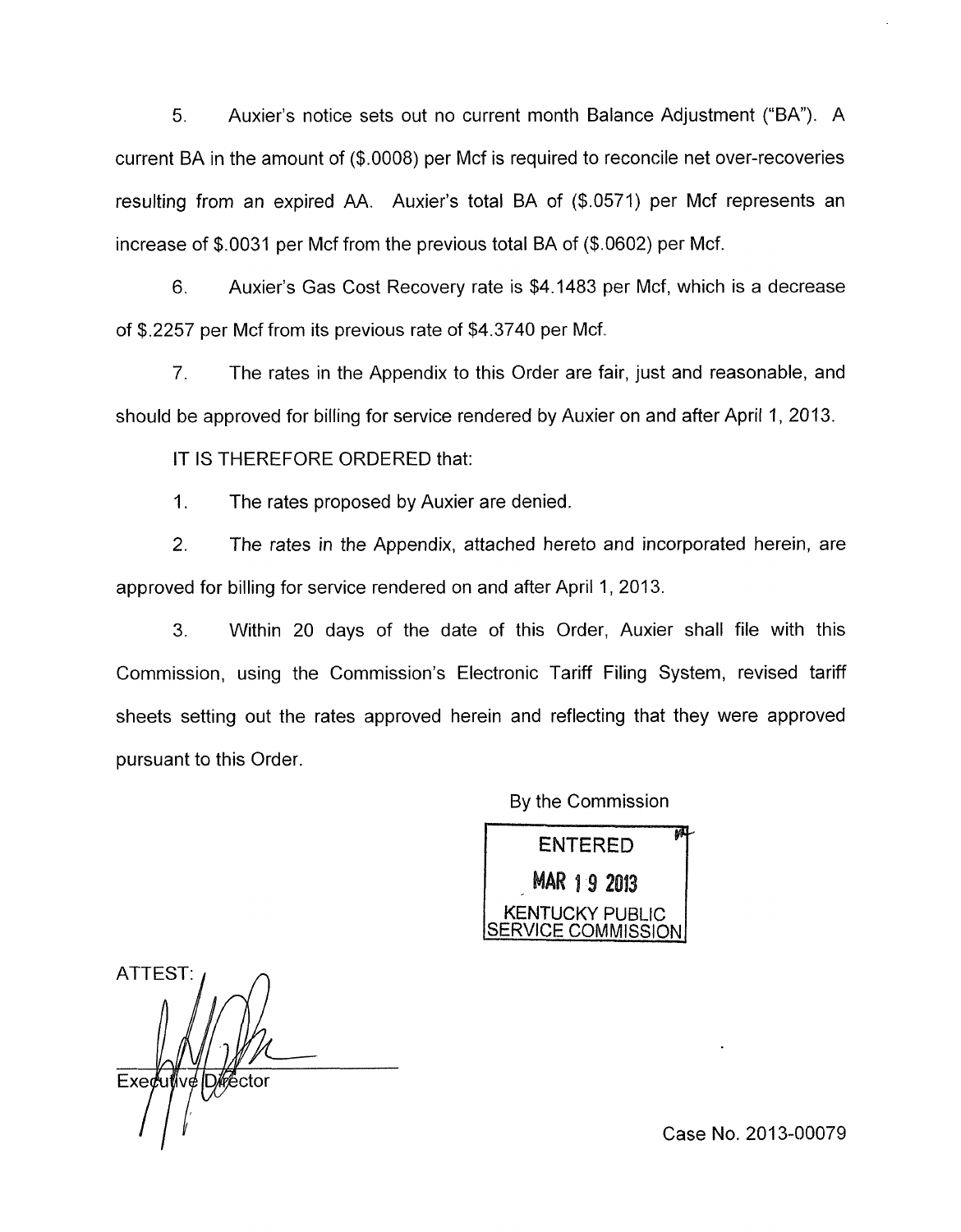## APPENDIX

#### APPENDIX TO AN ORDER OF THE KENTUCKY PUBLIC SERVICE COMMISSION IN CASE NO. 2013-00079 DATED **MAR 19 2013**

The following rates and charges are prescribed for the customers served by Auxier Road Gas Company, lnc. All other rates and charges not specifically mentioned herein shall remain the same as those in effect under authority of this Commission prior to the effective date of this Order.

# RATES:

|                          |                  | <b>Gas Cost</b><br>Recovery |                     |
|--------------------------|------------------|-----------------------------|---------------------|
|                          | <b>Base Rate</b> | Rate                        | Total               |
| First Mcf (Minimum Bill) | \$6.36           | \$4.1483                    | \$10.5083<br>9.2128 |
| All Over 1 Mcf           | \$5.0645         | \$4.1483                    |                     |